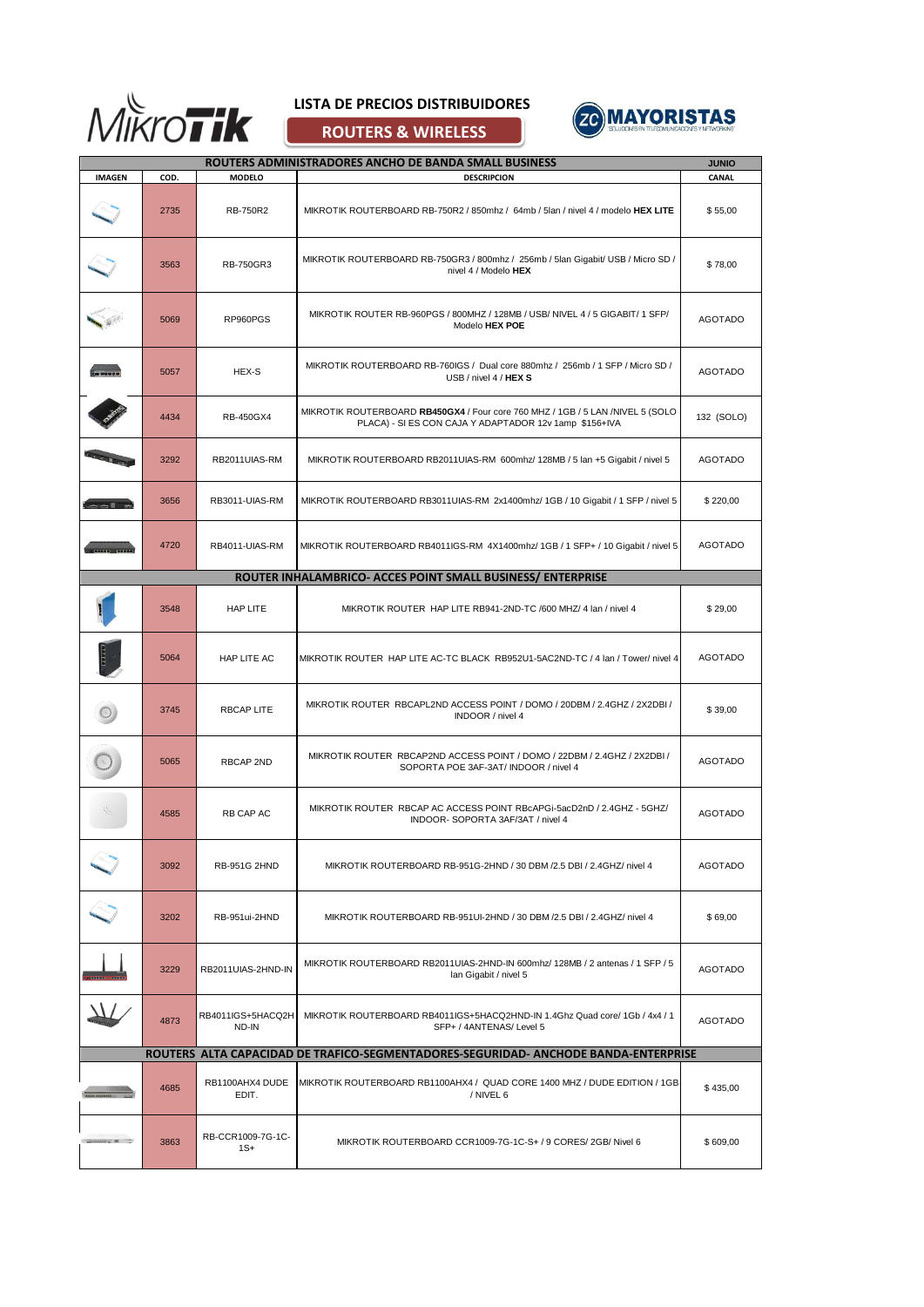| Territorian de              | <b>NEW</b> | CCR2004-1G-12S+2XS       | MIKROTIK ROUTERBOARD CCR2004-1G-12S+2XS+ /QUAD CORE/ 4GB/ 12 SFP+/ 2 XS<br>25GB/Nivel 6            | <b>AGOTADO</b> |
|-----------------------------|------------|--------------------------|----------------------------------------------------------------------------------------------------|----------------|
|                             | 2894       | RB-CCR1036-12G-4S        | MIKROTIK ROUTERBOARD CCR1036-12G-4S / 36 CORES/ 4SFP/ 4GB/ Nivel 6                                 | \$1.269,00     |
| actus)                      | 3190       | RB-CCR1036-12G-4S-<br>EM | MIKROTIK ROUTERBOARD CCR1036-12G-4S-EM / 36 CORES/ 4SFP / 8GB/ Nivel 6                             | \$1.489,00     |
| <b>STATISTICS</b>           | 3405       | CCR1036-8G-2S+EM         | MIKROTIK ROUTERBOARD CCR1036-8G-2S+EM / 36 CORES/ 2SFP+ / 8GB/ Nivel 6                             | \$1.625,00     |
| STORY TO THE REAL PROPERTY. | 3667       | CCR1072-1G-8S+           | MIKROTIK ROUTER CR1072-1G-8S+RM / 72 CORE/ 8SFP+ / 1 GIGABIT / Nivel                               | \$3.482,00     |
|                             |            |                          | SWITCH ADMINISTRABLE- CAPA2-CAPA3- LAN/GIGABIT/FIBRA OPTICA                                        |                |
|                             | 4996       | CRS305-1G-4S+IN          | MIKROTIK SWICHT CRS305-1G-4S+IN / 1 PTO GIGABIT / 4 SFP+/ POE IN/ DESKTOP                          | <b>AGOTADO</b> |
|                             | 5066       | CRS105-5S-FB             | MIKROTIK SWITCH EXTERIOR FIBERBOX CRS105-5S-FB / 5 PUERTOS SFP 1GBPS                               | \$92,00        |
|                             | 5059       | CRS309-1G-8S+IN          | MIKROTIK SWITCH CRS309-1G-8S+IN 1PTO GIGABIT/8 PTOS SFP+ DESKTOP                                   | <b>AGOTADO</b> |
| LOUISIN MN                  | 5068       | CRS326-24S+2Q+RM         | MIKROTIK SWITCH CRS326-24S+2Q+RM / 24 PUERTOS SFP+/ 2 Q+ 40GBPS/ CAPA 3 /<br>RACK/ Nivel 5         | \$689,00       |
|                             | 4008       | CRS326-24G-2S+RM         | MIKROTIK SWITCH CRS326-24G-2S+RM / 24 PUERTOS GIGABIT/ CAPA 3 / Nivel 5                            | \$277,20       |
| 2000 2000 2000 201000       | 4718       | CRS328-24P-4S+RM         | MIKROTIK SWITCH CRS328P-24P-4S+RM / 24 PUERTOS POE/ 4 SFP+ 10G / CAPA 3 /<br>Nivel 5               | <b>AGOTADO</b> |
|                             | 4433       | CRS317-1G-16S+RM         | MIKROTIK SWITCH CRS317-1G-16S+RM / 16 PUERTOS SFP+ 10G/ 1 GIGA ETHERNET /<br>CAPA 3 / Nivel 6      | \$517,00       |
|                             | 5062       | CRS354-48G-<br>4S+2Q+RM  | MIKROTIK SWITCH CRS354-48G-4S+2Q+RM / 48 PUERTOS GIGA / 4 SFP+ 10G / 2 Q+<br>10G/ CAPA 3 / Nivel 5 | \$689,00       |
|                             |            |                          | <b>ANTENAS - DISH - SECTORIALES - OMNI - PIGTAIL - POWER SUPPLY</b>                                |                |
|                             | 4642       | <b>ACOMNIRPSMA</b>       | MIKROTIK ANTENA OMNI 5 DBI 2X2 2.4GHZ SMA                                                          | \$9,99         |
|                             | 3471       | 5G-30D3-PA               | MIKROTIK ANTENA DISH 30 DBI 5GHZ DOBLE POLARIDAD                                                   | AGOTADO        |
|                             | 3736       | MTA-5G-19D-120           | MIKROTIK ANTENA SECTORIAL 19 DBI 120G 5GHZ                                                         | AGOTADO        |
|                             | 3374       | <b>FLEX-GUIDE</b>        | CABLE PIGTAIL SMA-SMA 50CM AZUL                                                                    | \$19,00        |
|                             | 3182       | CA 150                   | CAJA CA150 PARA RB450G MIKROTIK                                                                    | \$22,00        |
|                             | 3128       | RBPOE                    | MIKROTIK INYECTOR RBPOE-LAN 10/100                                                                 | <b>AGOTADO</b> |
|                             | 3129       | RBGPOE                   | MIKROTIK INYECTOR RBPOE-GIGABIT                                                                    | <b>AGOTADO</b> |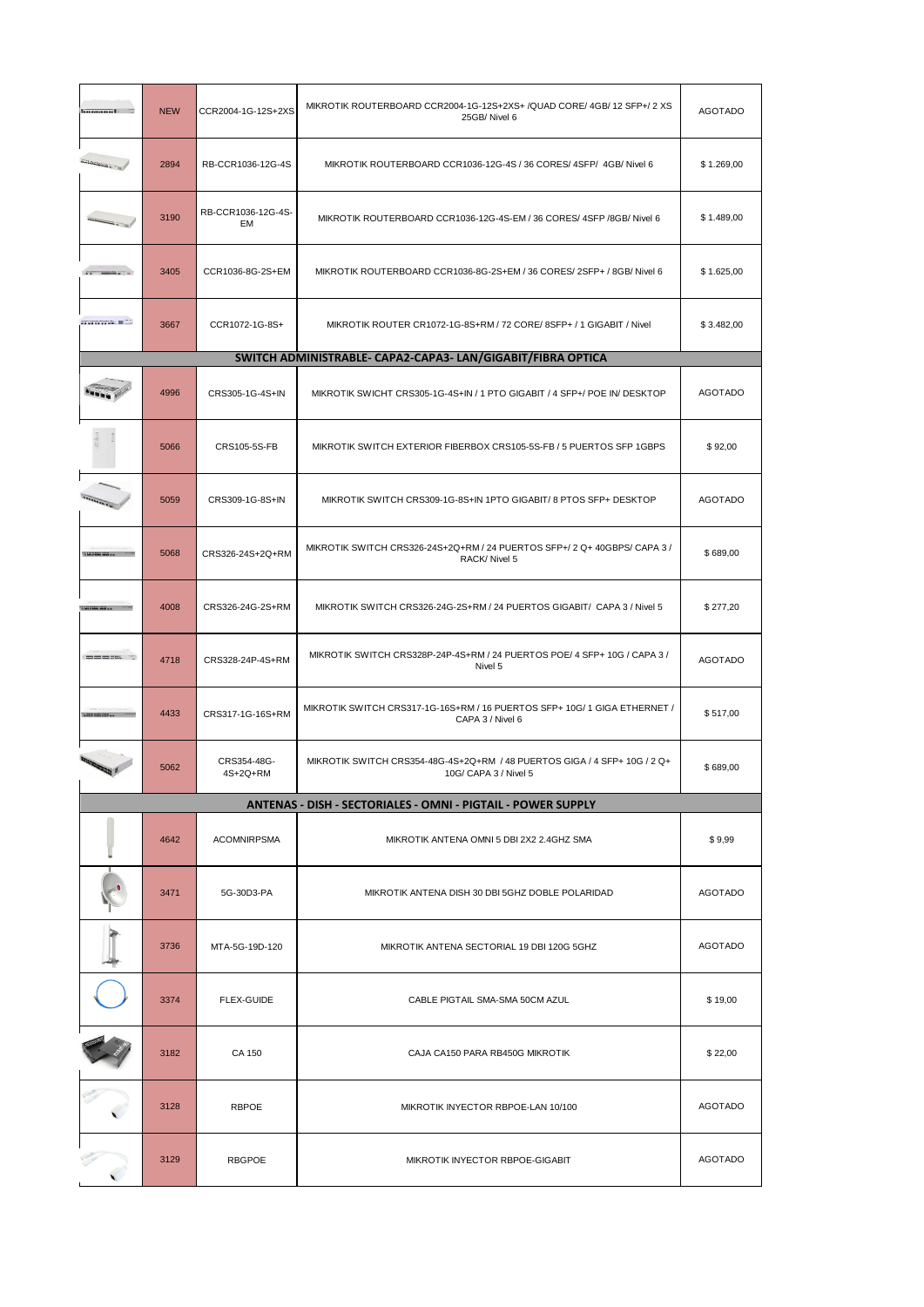|                                                            | 3547 | PS 24V 0.8AMP    | MIKROTIK POWER SUPPLY 24V 0.8AMP                                                    | <b>AGOTADO</b> |  |
|------------------------------------------------------------|------|------------------|-------------------------------------------------------------------------------------|----------------|--|
| MODULOS DE FIBRA - SFP (1G) - SFP+ (10G)- CABLE ATTACH SFP |      |                  |                                                                                     |                |  |
|                                                            | 3549 | S-RJ01           | MKT. MODULO DE FIBRA RJ45 SFP+ COOPER MODULE 1GIGABIT                               | \$46,20        |  |
|                                                            | 4872 | $S+RJ10$         | MKT. MODULO DE FIBRA RJ45 SFP COOPER MODULE 6 SPEED /10-100-1000-2.5-5-10G          | \$81,00        |  |
| <b>CONTRACTOR</b>                                          | 3652 | S-85DLC05D       | MKT. MODULO DE FIBRA SFP 1.25GBPS MULTI MODO HASTA 550M / 2 HILOS / LC              | \$27,50        |  |
|                                                            | 3651 | S-31DLC20D       | MKT. MODULO DE FIBRA SFP 1.25GBPS MONOMODO HASTA 20 KM / 2 HILOS / LC               | \$35,00        |  |
|                                                            | 3556 | S-3553LC20D      | MKT. MODULO DE FIBRA SFP 1.25GBPS MONOMODO HASTA 20 KM / 1HILO / LC / PAR           | \$91,75        |  |
|                                                            | 5058 | S-4554LC80D      | MKT. MODULO DE FIBRA SFP 1.25GBPS MONOMODO HASTA 80 KM / 1HILO / LC / PAR           | \$126,50       |  |
|                                                            | 4845 | S+85DLC03D       | MKT, MODULO DE FIBRA SFP 10GBPS MULTI MODO HASTA 300M / 2 HILOS / LC                | \$97,90        |  |
|                                                            | 3662 | S+31DLC10D       | MKT. MODULO DE FIBRA SFP+ 10GPS MONOMODO HASTA 10 KM / 2 HILOS / LC                 | \$199,00       |  |
|                                                            | 5073 | XS+2733LC15D     | MKT. MODULO DE FIBRA SFP+ 10GPS 1-10-25G MONOMODO HASTA 15 KM / 1 HILO / LC<br>/PAR | \$519,00       |  |
|                                                            | 3663 | XS+DA0001        | MKT MODULO FIBRA XS+DA0001 PATCH CORD / SFP+ / 1-10-25G / 1MT / MONOMODO -          | \$47,30        |  |
|                                                            | 3664 | XS+DA0003        | MKT MODULO FIBRA XS+DA0001 PATCH CORD / SFP+ / 1-10-25G / 3MT / MONOMODO            | \$64,90        |  |
|                                                            | 5074 | Q+BC0003-S+      | MKT MODULO DE FIBRA Q+BC0003-S+ PATCH CORD / QSFP+ 40GBPS A 4 SFP+<br>10GBPS        | \$89,00        |  |
|                                                            | 5067 | Q+DA0001         | MKT MODULO FIBRA Q+DA0001 PATCH CORD / SLOT QSFP+ / 40 G / 1MT / MONOMODO           | \$49,00        |  |
|                                                            |      |                  | RADIO ENLACES WIRELESS - RADIO BASE - BASE ESTACION - ACCESS POINT                  |                |  |
|                                                            | 3192 | BASE BOX2        | MIKROTIK BASE BOX 2 / 1000MW / 600MHZ / 64MB / 1 GIGABIT / 2.4GHZ                   | \$115,00       |  |
|                                                            | 3149 | <b>BASE BOX5</b> | MIKROTIK BASE BOX 5 / 1000MW / 600MHZ / 64MB / 1 GIGABIT / 5GHZ                     | \$115,00       |  |
|                                                            | 3410 | NETBOX 5         | MIKROTIK NETBOX 5 AC / 1W DUAL CHANNNEL RB911G-5HPACD-NB / 5 GHZ                    | \$139,00       |  |
|                                                            | 3472 | NETMETAL 1.3W DC | MIKROTIK NETMETAL 1.3W DUAL CHANNNEL RB921UAGS-5SHPADC-NM                           | AGOTADO        |  |
|                                                            |      |                  | RADIO ENLACES WIRELESS - MULTIPUNTO - AP INCORPORADO - OMNI - SECTORIALES           |                |  |
|                                                            | 4241 | MANTBOX 15S      | MIKROTIK MANTBOX-5 15S RB921 SECTORIAL 15DBI 120G 5GHZ                              | \$166,50       |  |
|                                                            | 3677 | MANTBOX 19S      | MIKROTIK MANTBOX-5 19S RB921 SECTORIAL 19DBI 120G 5GHZ                              | \$249,00       |  |